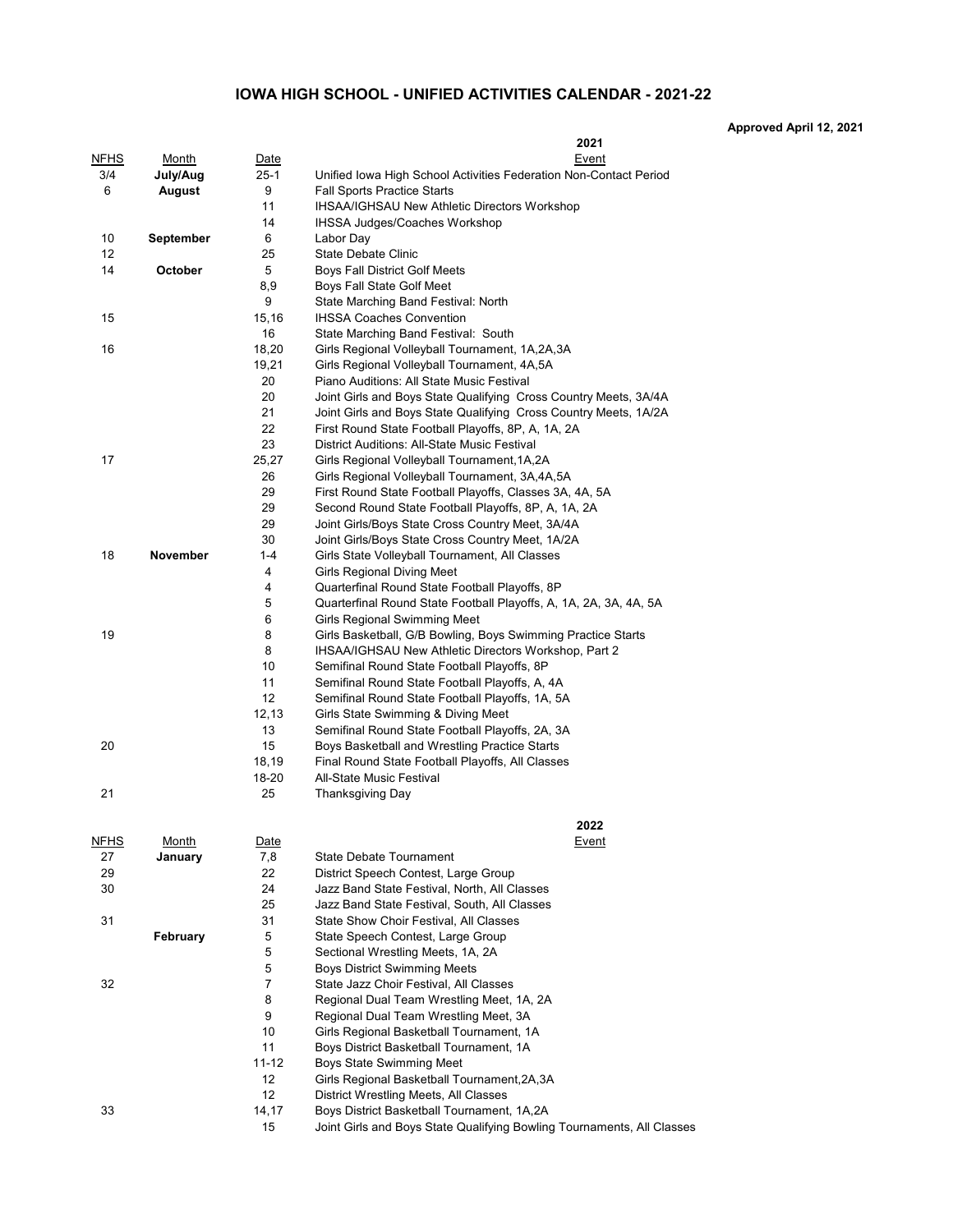|    |           | 16             | State Dual Team Wrestling Meet, All Classes                                                   |
|----|-----------|----------------|-----------------------------------------------------------------------------------------------|
|    |           | 15,18          | Girls Regional Basketball Tournament, 1A,2A                                                   |
|    |           | 17-19          | State Individual Wrestling Meet, All Classes                                                  |
|    |           | 16,19          | Girls Regional Basketball Tournament, 3A,4A,5A                                                |
|    |           | 19             | IHSSA All-State Festival, Large Group                                                         |
| 34 |           | 21,24,28       | Boys Substate Basketball Tournament, 3A                                                       |
|    |           | 21,25          | Boys Substate Basketball Tournament, 4A                                                       |
|    |           | 21-23          | State Co-Ed Bowling Tournament, All Classes                                                   |
|    |           | 21             | Girls/Boys Track Practice Starts                                                              |
|    |           | 22<br>22       | Girls Regional Basketball Tournament, 4A,5A                                                   |
|    |           | 23             | Boys District Basketball Tournament, 1A,2A<br>Girls Regional Basketball Tournament, 1A,2A     |
|    |           | 26             | Boys Substate Basketball Tournament, 1A,2A                                                    |
|    |           | 26             | District Speech Contest, Individual Events                                                    |
| 35 | Feb/March | 28-5           | Girls State Basketball Tournament, All Classes                                                |
|    | March     | 1              | Boys Substate Basketball Tournament, 4A                                                       |
| 36 |           | 7-11           | Boys State Basketball Tournament, All Classes                                                 |
|    |           | 11,12          | State Speech Contest, Individual Events                                                       |
| 37 |           | 14             | Girls Spring Sports Practice Starts, Golf, Tennis, Soccer                                     |
|    |           | 14             | Boys Spring Sports Practice Starts: Soccer, Tennis, Spring Golf                               |
| 38 |           | 26             | State Music Festival, Solos and Ensembles, 3A                                                 |
| 39 |           | 28             | IHSSA Individual Events All-State Festival                                                    |
|    | April     | 2              | State Music Festival, Solos and Ensembles, 2A                                                 |
| 41 |           | 9              | State Music Festival, Solos and Ensembles, 1A,4A                                              |
| 44 | May       | 2              | Boys Baseball Practice Starts                                                                 |
|    |           | $\overline{c}$ | <b>Girls Softball Practice Starts</b>                                                         |
|    |           | 6              | State Music Festival, Large Group, 2A,4A Orchestra-Quad Cities Area Only                      |
|    |           | 6              | State Music Festival, Large Group, 1A,3A                                                      |
|    |           | $\overline{7}$ | State Music Festival, Large Group, 2A,4A                                                      |
| 45 |           | 9              | Boys District Individual Tennis Meets, All Classes                                            |
|    |           | 11             | Boys Sectional Golf Meets, All Classes                                                        |
|    |           | 11             | Girls Regional Individual Tennis Meets, All Classes                                           |
|    |           | 12             | Joint Girls and Boys State Qualifying Track Meets, All Classes                                |
|    |           | 13<br>13       | Girls Regional Golf Meets, 1A,2A,3A                                                           |
|    |           | 14             | Boys Substate Team Tennis Meets, All Classes<br>Girls Regional Team Tennis Meets, All Classes |
| 46 |           | 16             | Boys District Golf Meets , All Classes                                                        |
|    |           | 17             | Girls Regional Team Tennis Meets, All Classes                                                 |
|    |           | 18             | Girls Regional Soccer Tournament, 1A                                                          |
|    |           | 18             | Girls Regional Golf Meets, All Classes                                                        |
|    |           | 18             | Boys Substate Team Tennis Meets, All Classes                                                  |
|    |           | 19-21          | State Co-Ed Track Meet, All Classes                                                           |
|    |           | 19             | Boys Substate Soccer Meets, All Classes                                                       |
|    |           | 20             | Girls Regional Soccer Tournament, 2A,3A                                                       |
|    |           | 21             | Girls 1st Round State Team/Regional Team Tennis Meets, All Classes                            |
| 47 |           | 23             | Girls 1st Round State Team Tennis, 1A if needed                                               |
|    |           | 23,24          | Boys State Golf Meet, All Classes                                                             |
|    |           | 23,25          | Boys Substate Soccer Meets, All Classes                                                       |
|    |           | 24             | Girls Regional Soccer Tournament, All Classes                                                 |
|    |           | 24,25          | Boys State Tennis Meet, All Classes                                                           |
|    |           | 26             | Girls Regional Soccer Tournament, All Classes                                                 |
|    |           | 26,27          | Girls State Golf Meet, All Classes                                                            |
|    |           | 27,28          | Girls State Individual Tennis Meet, All Classes                                               |
| 48 |           | 30             | Memorial Day                                                                                  |
|    | May/June  | 31,2,4<br>31   | Girls State Soccer Tournament, All Classes                                                    |
|    |           |                | Boys State Team Tennis Meet, All Classes                                                      |
|    | June      | 1,3,4<br>1     | Boys State Soccer Tournament, All Classes<br>Girls State Team Tennis Meet, All Classes        |
| 49 |           | 7              | State Co-Ed Golf Meet                                                                         |
|    |           | 7              | State Co-Ed Tennis Meet                                                                       |
|    |           | 30             | Boys District Baseball Tournament, 1A                                                         |
|    | July      | 1              | Girls Regional Softball Tournament, 1A,2A                                                     |
| 52 |           | $\overline{c}$ | Boys District Baseball Tournament, 1A, 2A                                                     |
|    |           | 5              | Boys District Baseball Tournament, 1A,2A                                                      |
| 1  |           | 6              | Girls Regional Softball Tournament, 1A,2A,3A                                                  |
|    |           | $\overline{7}$ | Boys District Baseball Tournament, 1A,2A                                                      |